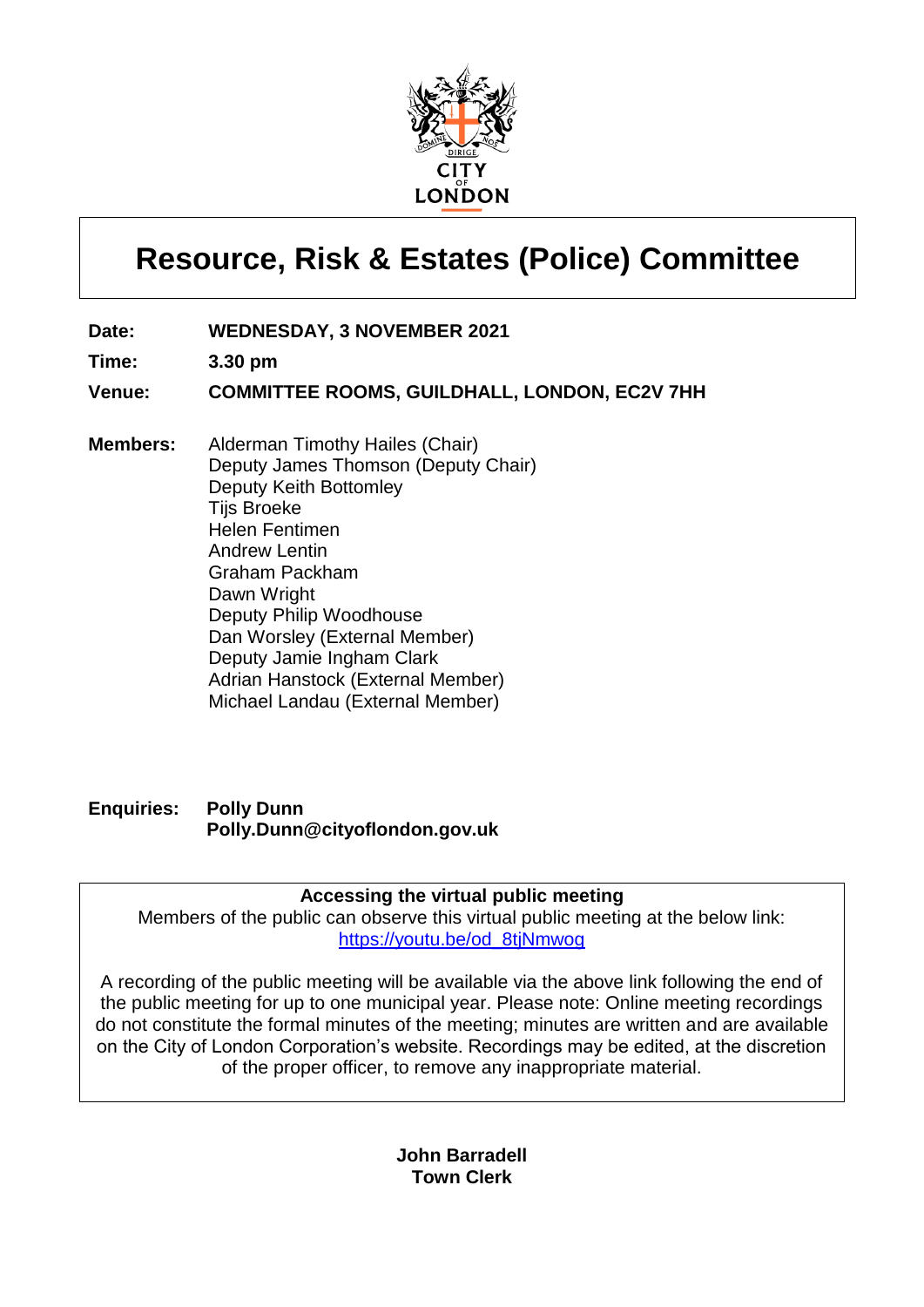# **AGENDA**

## **Part 1 - Public Agenda**

## **1. APOLOGIES**

## **2. MEMBERS' DECLARATIONS UNDER THE CODE OF CONDUCT IN RESPECT OF ITEMS ON THE AGENDA**

## **3. MINUTES**

To agree the public minutes and non-public summary of the meeting held on 6 September 2021.

> **For Decision** (Pages 5 - 10)

#### **4. PUBLIC OUTSTANDING REFERENCES** Joint report of the Town Clerk and Commissioner.

**For Information** (Pages 11 - 12)

## **5. Q2 REVENUE AND CAPITAL BUDGET MONITORING 2021-22** Report of the Commissioner.

**For Information** (Pages 13 - 38)

## **6. QUESTIONS ON MATTERS RELATING TO THE WORK OF THE COMMITTEE**

## **7. ANY OTHER BUSINESS THAT THE CHAIR CONSIDERS URGENT**

## **8. EXCLUSION OF THE PUBLIC**

MOTION - That under Section 100(A) of the Local Government Act 1972, the public be excluded from the meeting for the following items on the grounds that they involve the likely disclosure of exempt information as defined in Part I of the Schedule 12A of the Local Government Act.

**For Decision**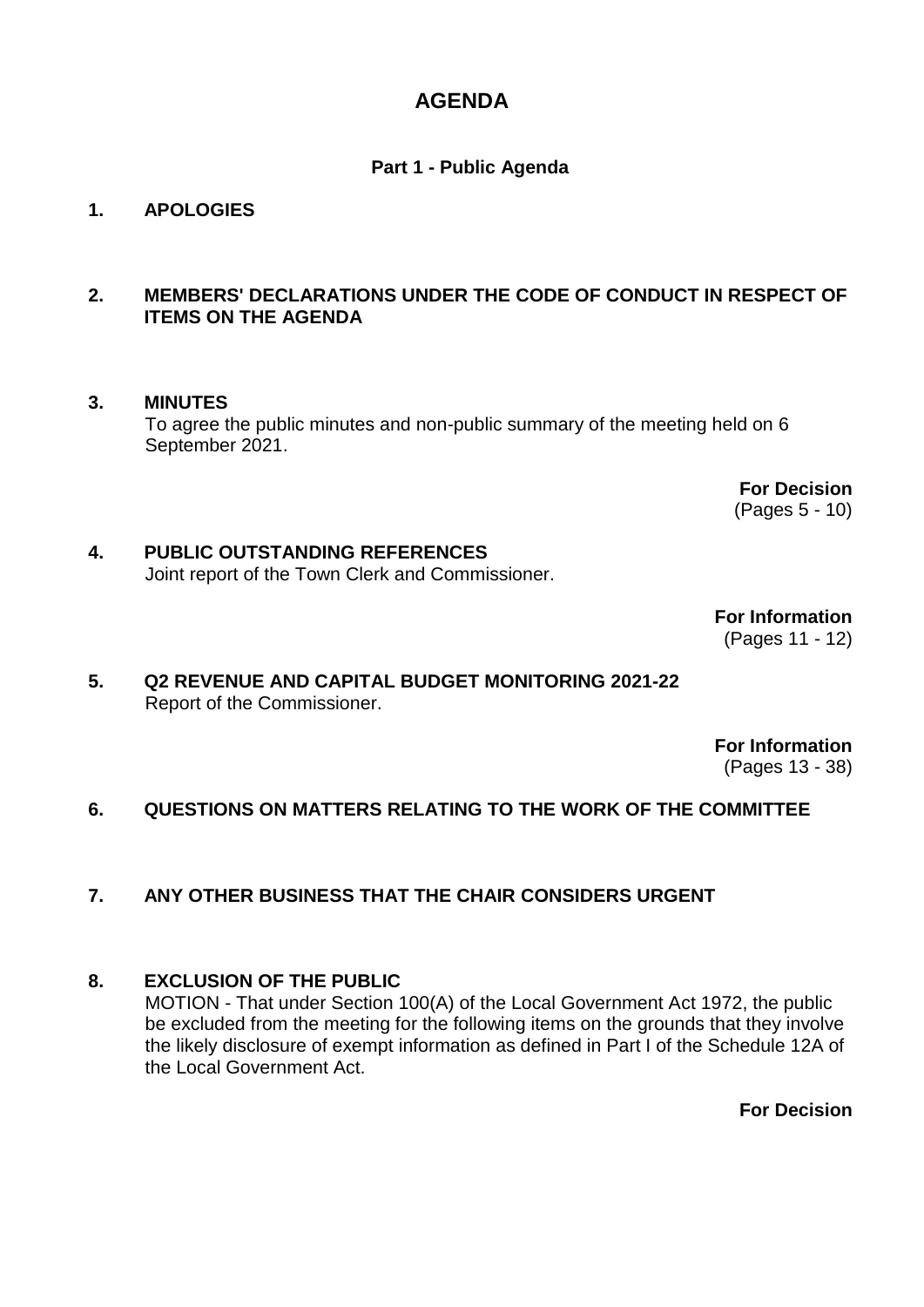## **Part 2 - Non-Public Agenda**

#### **9. NON-PUBLIC MINUTES**

To agree the non-public minutes of the meeting held on 6 September 2021.

**For Decision** (Pages 39 - 42)

## **10. NON-PUBLIC OUTSTANDING REFERENCES** Joint report of the Town Clerk and Commissioner.

**For Information**

(Pages 43 - 46)

**11. CITY OF LONDON POLICE RISK REGISTER UPDATE** Report of the Commissioner.

> **For Information** (Pages 47 - 74)

**12. TRANSFORM PROGRAMME: BENEFITS REALISATION AND IMPLEMENTATION TIMELINE**

Report of the Commissioner.

**For Information** (Pages 75 - 82)

## **13. WORKFORCE PLAN 2018-2023 REFRESH** Report of the Commissioner.

**For Information**

(Pages 83 - 118)

**14. CITY OF LONDON POLICE MEDIUM TERM FINANCIAL PLAN (MTFP) - MITIGATION PROPOSALS** Joint report of the Commissioner and Police Authority Treasurer.

**For Information**

(Pages 119 - 128)

**15. POLICE ACCOMMODATION STRATEGY: CITY OF LONDON POLICE RESOURCE REQUIREMENTS - FUTURE POLICE ESTATE** Joint report of the Commissioner and City Surveyor.

> **For Information** (Pages 129 - 136)